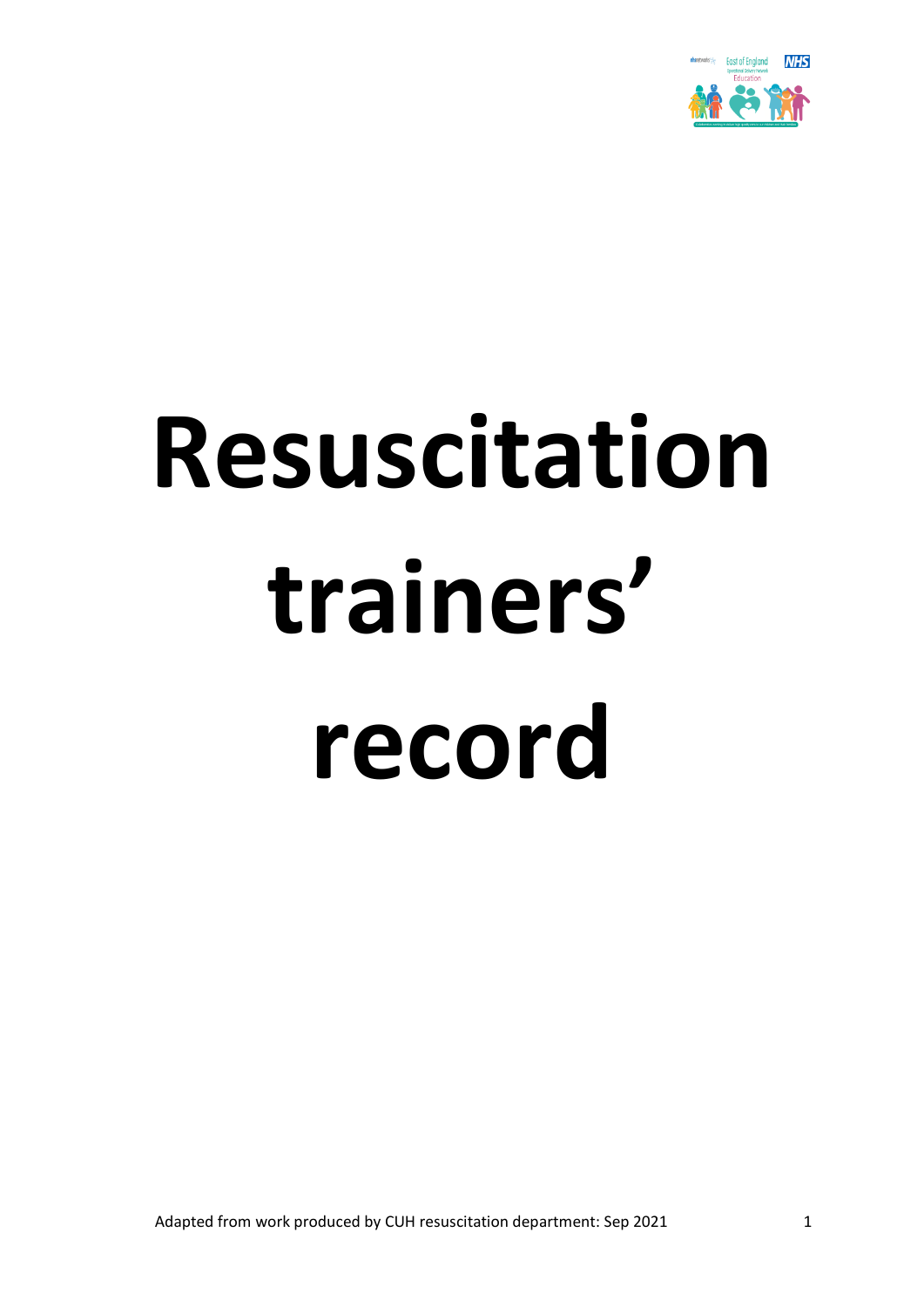

## **Contents**

- Programme
- Certificate of attendance at the study day
- Requirements to become a trainer
- Responsibilities
- Assessment matrix
- Assessment feedback form
- Reflective log
- Observation record
- Evaluation and contact details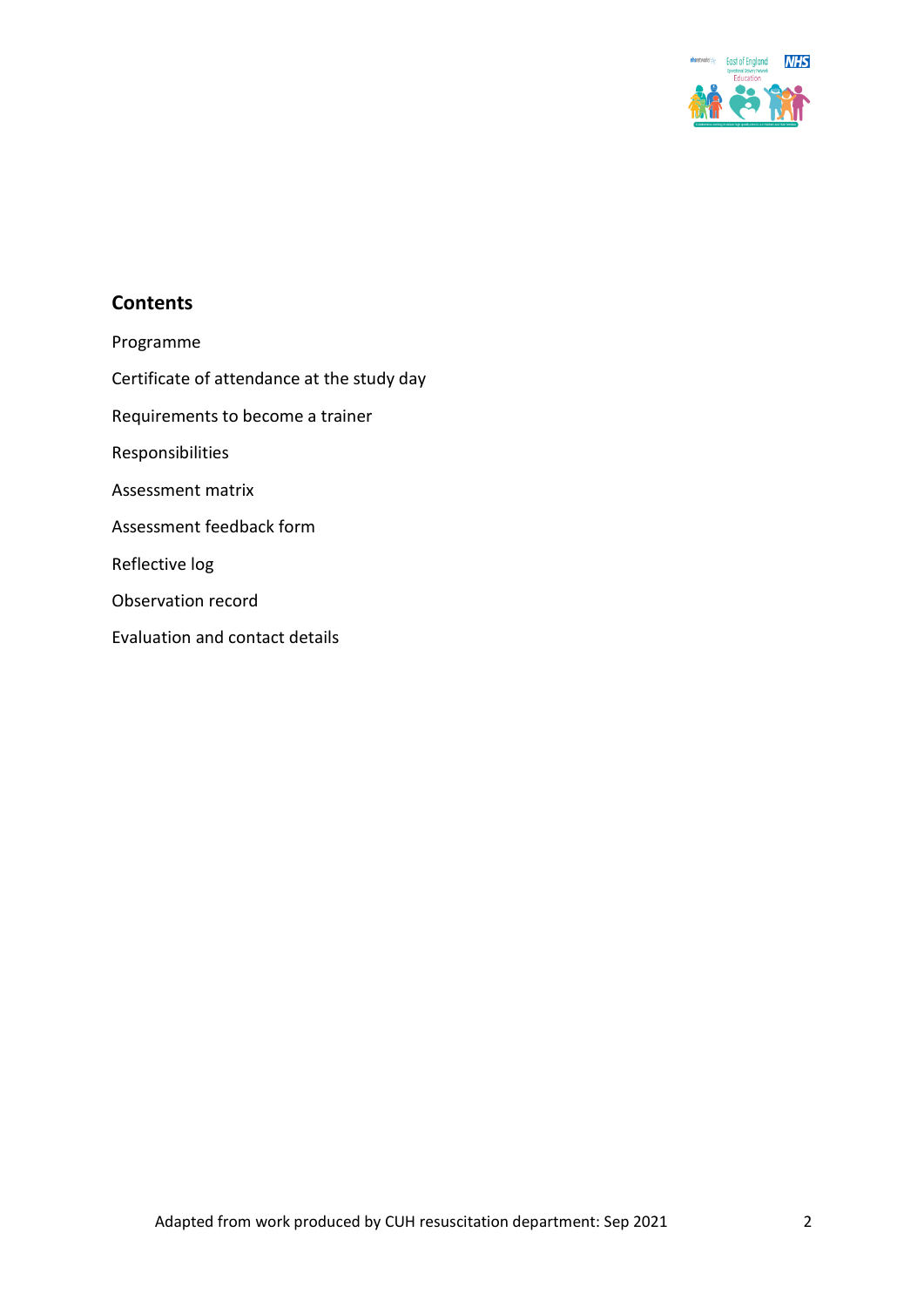

#### **Requirements to become a trainer**

#### **Prior to attendance on the study day**

- You must have been nominated to attend by your manager or practice development team
- You must show an interest in the support of parents prior to discharge home
- You must have a robust knowledge of the infant BLS algorithm (current resuscitation council algorithm)
- You should attend a parent BLS session as an observer

**Attendance and participation** during the study day is compulsory.

#### **Following the study day**

- 1. You must identify a suitable assessor locally, a list of suitable assessors will be given to you during the study day. The assessor must be an existing resus council instructor (NLS / EPLS / PILS) or resuscitation officer
- 2. You must arrange to deliver an assessed session in a trainer candidate capacity
- 3. The session must take place within 3 months of the study day and should be either a group session or a one to one session

The assessment session should be recorded on the candidate assessment record and kept along with your reflective log. A copy of the record should be held by your manager / practice development lead.

You can practice independently as a trainer once the assessed session has been completed.

You are then responsible for maintaining practice by:

- Completing a minimum of 6 sessions per year and at least one every 3 months
- Ensuring teaching reflects current Resuscitation (UK) council guidelines
- Attending an update every 3 years or following resus council guideline changes
- Maintain a reflective log for at least 3 sessions per year. This can be used during the appraisal.

These standards should be confirmed during annual appraisal.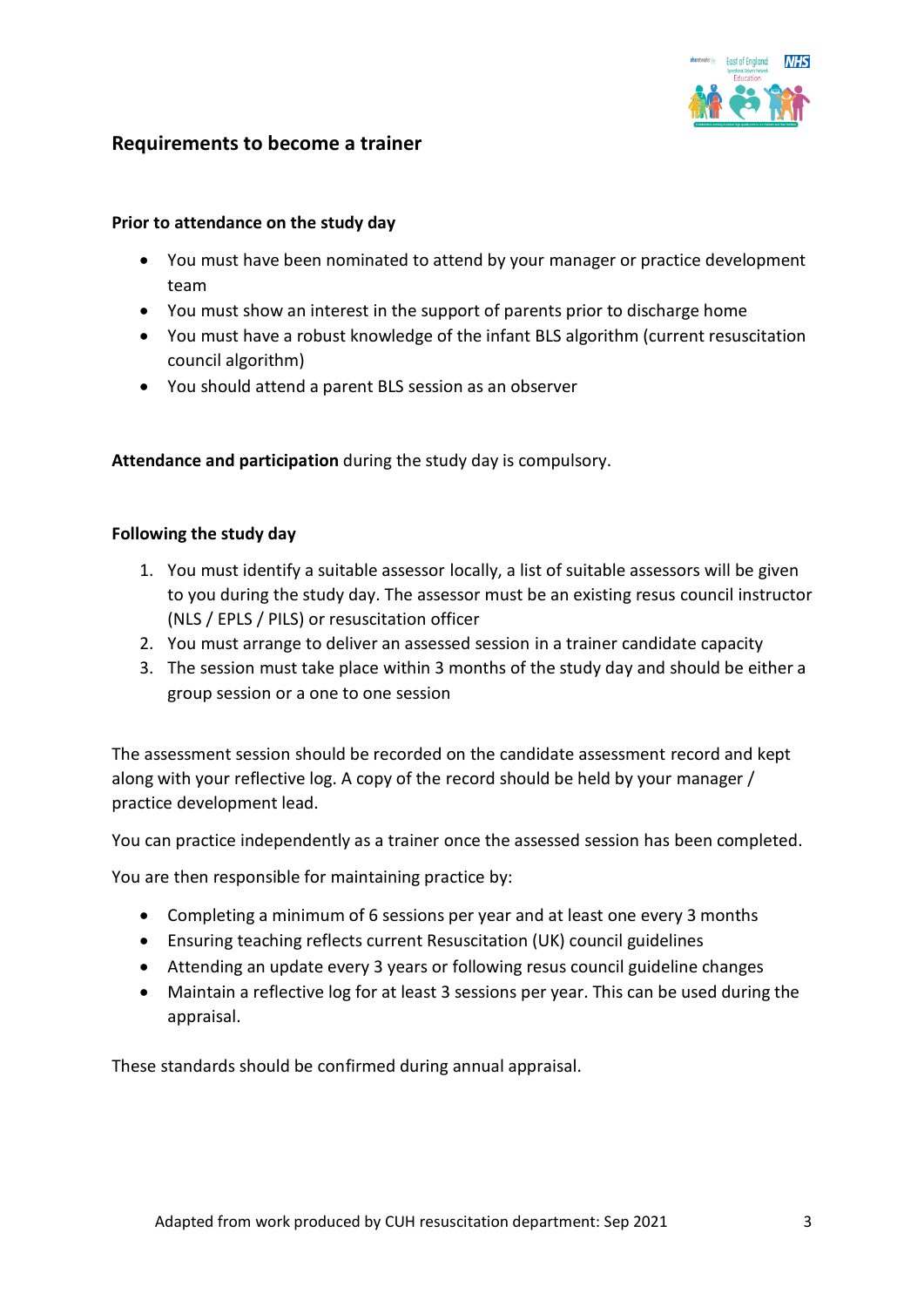

# **Responsibilities: Assessment of practice**

**You** are responsible for:

- Ensuring you have a good knowledge of the current resuscitation council (UK) guidelines
- Identifying a mentor / assessor
- Providing a copy of the completed assessment to your local lead nurse

#### **The mentor / assessor** is responsible for:

- Working alongside the candidate to identify learning needs
- Overseeing teaching and learning opportunities
- Assessment of the delivery of a session
- Documentation of both assessments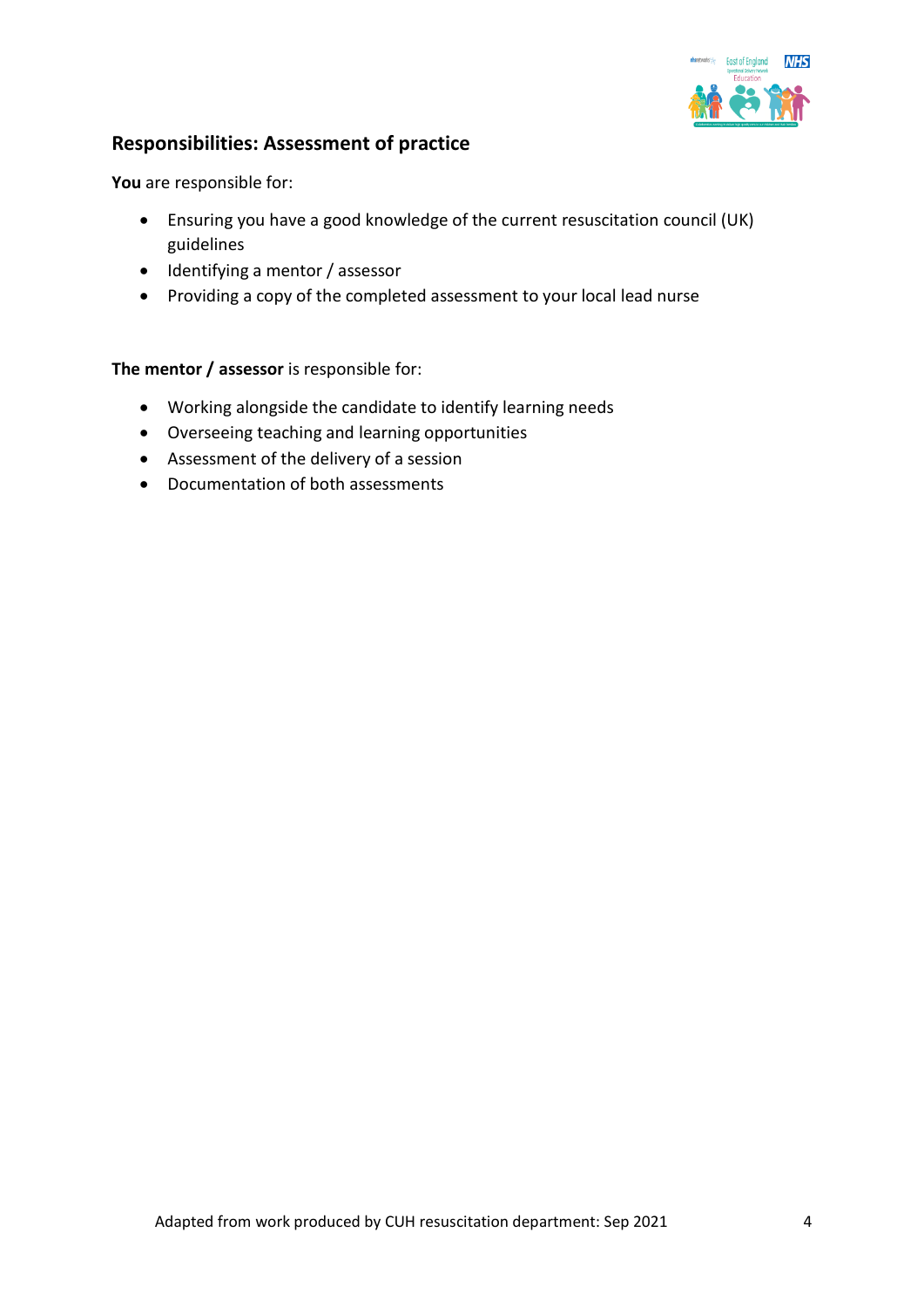

**Assessment matrix.** Adapted from Generic Instructor Course teaching materials copyrighted to the Resuscitation Council (UK)**.**

#### **SET**

|                                    | <b>Needs further development</b>    | <b>Effective and competent</b> |
|------------------------------------|-------------------------------------|--------------------------------|
| Checks and adjusts layout and      | Layout inappropriate and no         | Appropriate layout             |
| equipment                          | adjustments made                    | Checks and is able to use      |
|                                    | Fails to check or is unable to use  | equipment                      |
|                                    | equipment including manikin         |                                |
| Ensures everyone can see           | Fails to ensure all parents can see | Asks parents to move to enable |
|                                    |                                     | them to see the manikin if     |
|                                    |                                     | required                       |
| introductions                      | Neglects to welcome and             | Welcomes and introduces self   |
|                                    | introduce self                      |                                |
| Establishes usefulness and clearly | Fails to convey usefulness.         | Conveys context of session     |
| states outcomes in language        | Does not establish or               | Outlines objectives            |
| appropriate to the layperson       | communicate learning outcomes       |                                |
|                                    | Uses terminology that is not        |                                |
|                                    | understood by the lay person        |                                |

#### **DIALOGUE**

| Uses voice appropriately             | Speaks too quietly / too loudly   | Effective use of voice with       |
|--------------------------------------|-----------------------------------|-----------------------------------|
|                                      |                                   | variation of tone and pitch       |
| Uses eye contact appropriately       | Fails to establish eye contact    | Establishes good eye contact with |
|                                      |                                   | audience                          |
| Demonstrates enthusiasm              | Unable to motivate audience       | Enthusiastic delivery             |
| Uses personal / group                | Does not use personal or          | Illustrates point to enhance      |
| experiences (if relevant)            | audience experience               | learning                          |
| <b>Encourages interaction</b>        | Does not encourage interaction    | Uses questions and discussion to  |
|                                      |                                   | encourage participation and       |
|                                      |                                   | enhance learning                  |
| Presents material in a clear logical | Presents material in a confused / | Clear and logical presentation    |
| sequence                             | illogical way                     |                                   |
| Explains 4 stage method              | Fails to describe method          | Clearly describes 4 stage method  |
| Demonstrates the skill in real time  | Fails to demonstrate              | Demonstrates skill in real time   |
|                                      | Adds commentary                   | without commentary                |
| Demonstrates the skills with         | Inaccurate commentary             | Demonstrates skill with           |
| commentary                           |                                   | appropriate commentary            |
| Checks understanding                 | Fails to enquire about            | Asks parent questions to clarify  |
|                                      | understanding                     | understanding                     |
| Demonstrates the skill with          | Fails to demonstrate              | Demonstrates skill                |
| parent commentary                    | Allows inaccurate commentary      | Ensures accurate parent           |
|                                      |                                   | commentary                        |
| Facilitates parent independent       | Does not facilitate continuous    | Enables continuous assessment /   |
| practice                             | assessment / observation          | observation                       |
| Keeps to time                        | Runs out of time or finishes too  | Works within time constraints     |
|                                      | early                             |                                   |
| Attitude / behaviour encourages      | Has difficulty in presenting a    | Behaviour / attitude allows for   |
| learning and interaction             | positive attitude                 | interaction and contributes to a  |
|                                      | Behaviour discourages interaction | positive learning experience      |
| Gives feedback                       | Does not give / inappropriate     | Gives adequate / appropriate      |
|                                      | feedback to parent(s)             | feedback                          |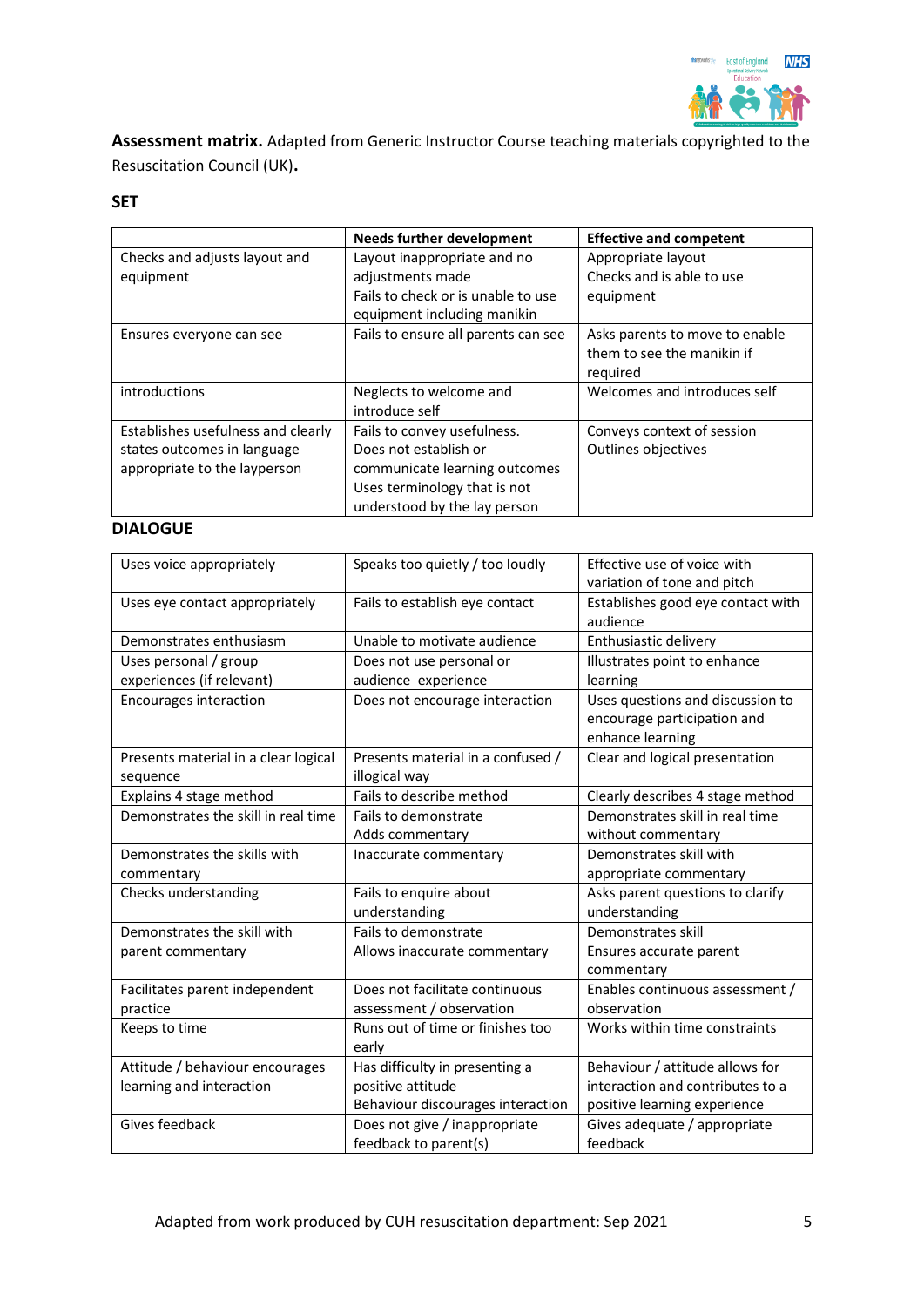

#### **CLOSURE**

| Invites and answers questions    | Fails to ask questions         | Uses questions and answers to    |
|----------------------------------|--------------------------------|----------------------------------|
|                                  | Answers inappropriately        | clarify content                  |
| Returns to learning outcomes and | Fails to re-establish learning | Reiterates learning outcomes and |
| summarises                       | outcomes or summarise          | gives short summary              |
| Terminates session               | Unclear termination            | Terminates session verbally      |
| Records session attendance and   | Fails to record the session    | Records session and concerns in  |
| concerns in infant's notes       | appropriately                  | infant's notes                   |
| Cleans and returns equipment /   | Fails to clean manikin         | Cleans equipment and manikin     |
| manikin                          | appropriately                  | appropriately and returns to     |
|                                  |                                | storage                          |

#### **The 4 stage approach to teaching a skill**

- 1. Silent run through in which teacher demonstrates in real time without commentary;
- 2. Teacher then demonstrates while commentating;
- 3. Teacher then demonstrates with commentary from student(s);
- 4. Finally student performs and commentates.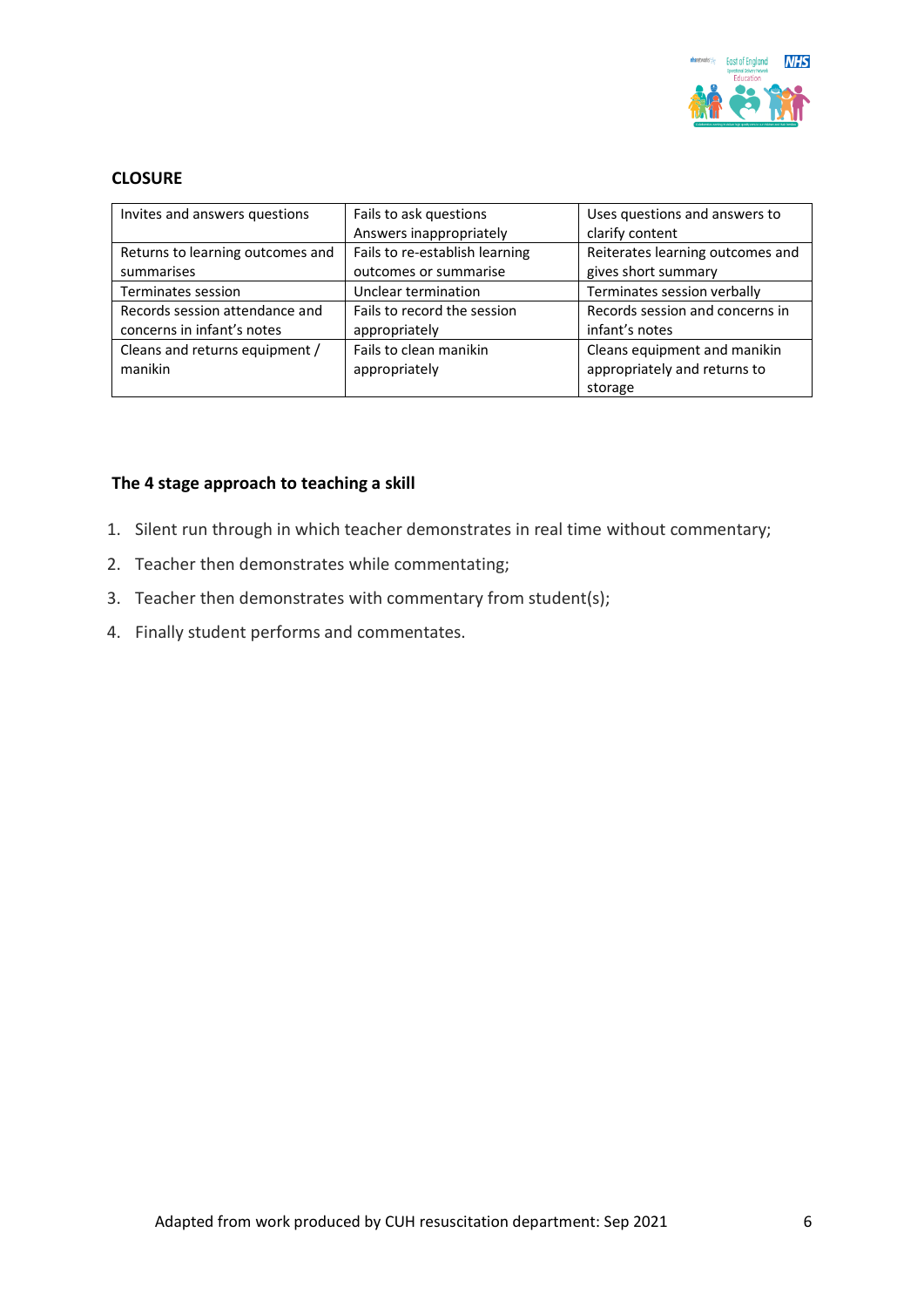

**Assessment feedback form.** Adapted from Generic Instructor Course teaching materials copyrighted to the Resuscitation Council (UK)**.**

#### **Assessment**

| Candidate name        |              |              |
|-----------------------|--------------|--------------|
|                       | Assessment 1 | Assessment 2 |
| Date                  |              |              |
| Assessor name         |              |              |
| Type of session (1:1/ |              |              |
| group)                |              |              |

#### **SET**

|                                    | <b>Assessment 1</b>  |                 | <b>Assessment 2</b>  |                 |
|------------------------------------|----------------------|-----------------|----------------------|-----------------|
|                                    | <b>Needs further</b> | <b>Achieved</b> | <b>Needs further</b> | <b>Achieved</b> |
|                                    | development          |                 | development          |                 |
| Checks and adjusts layout and      |                      |                 |                      |                 |
| equipment                          |                      |                 |                      |                 |
| Ensures everyone can see           |                      |                 |                      |                 |
| Introduces self and other          |                      |                 |                      |                 |
| facilitators                       |                      |                 |                      |                 |
| Establishes usefulness and clearly |                      |                 |                      |                 |
| states outcomes in language        |                      |                 |                      |                 |
| appropriate to the lay person      |                      |                 |                      |                 |

#### **DIALOGUE**

| Uses voice appropriately          |  |  |
|-----------------------------------|--|--|
| Uses eye contact appropriately    |  |  |
| Demonstrates enthusiasm           |  |  |
| Uses personal / group             |  |  |
| experiences (if relevant)         |  |  |
| Encourages interaction            |  |  |
| Presents material in a clear      |  |  |
| logical sequence                  |  |  |
| Explains 4 stage method           |  |  |
| Demonstrates the skill in real    |  |  |
| time                              |  |  |
| Demonstrates the skills with      |  |  |
| commentary                        |  |  |
| Checks understanding              |  |  |
| Demonstrates the skill with       |  |  |
| parent commentary (if             |  |  |
| appropriate to group)             |  |  |
| Facilitates parent(s) independent |  |  |
| practice                          |  |  |
| Keeps to time                     |  |  |
| Attitude / behaviour encourages   |  |  |
| learning and interaction          |  |  |
| Gives feedback to parent(s)       |  |  |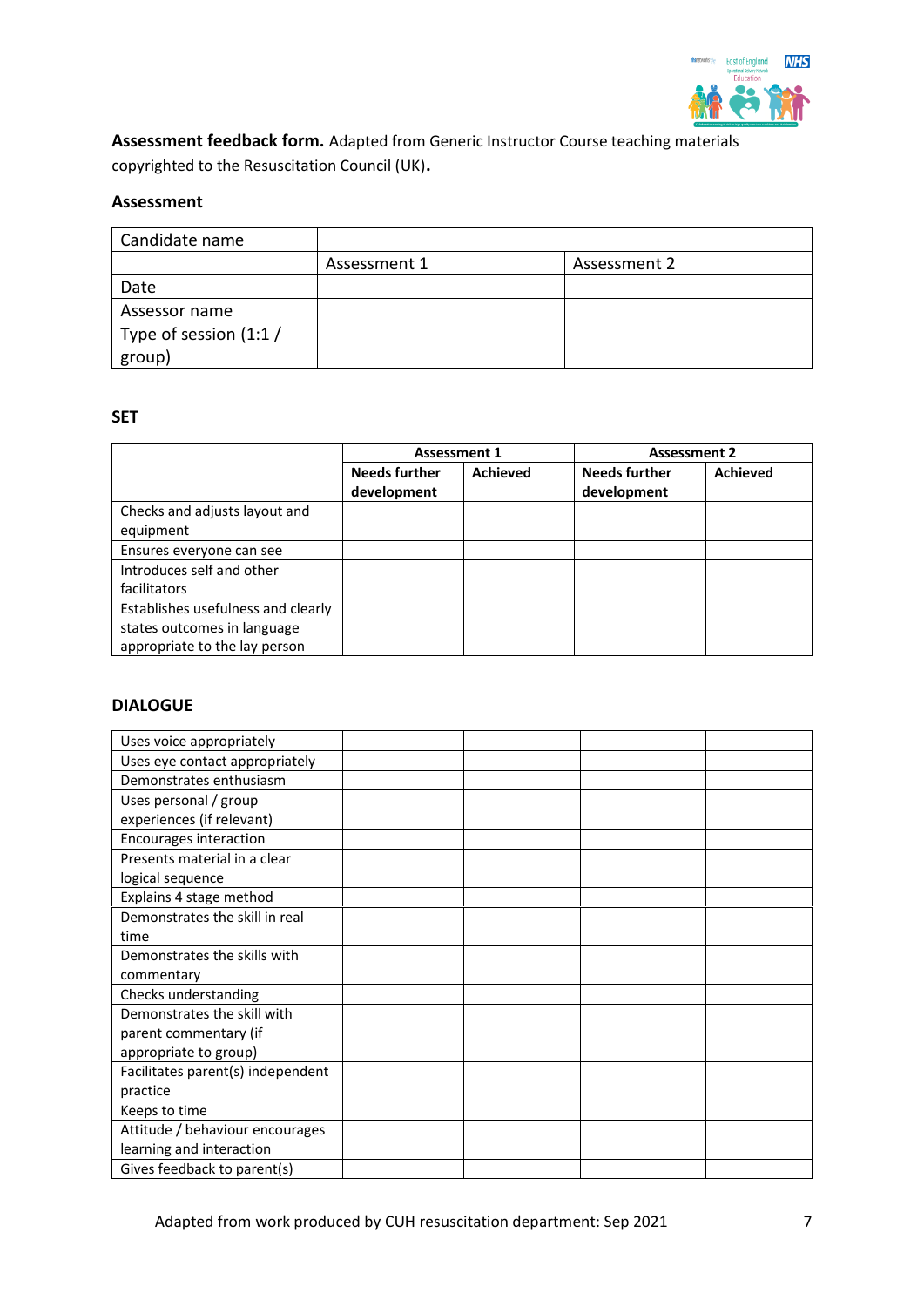

## **CLOSURE**

| Invites and answers          |  |  |
|------------------------------|--|--|
| questions                    |  |  |
| Returns to learning          |  |  |
| outcomes and summarises      |  |  |
| Terminates session           |  |  |
| Records session attendance   |  |  |
| and any concerns in infant's |  |  |
| notes                        |  |  |

## **Feedback**

| Comments and summary of feedback |                         |
|----------------------------------|-------------------------|
|                                  |                         |
|                                  |                         |
|                                  |                         |
|                                  |                         |
|                                  |                         |
|                                  |                         |
|                                  |                         |
|                                  |                         |
|                                  |                         |
| Needs further development        | Achieved                |
| Signature of assessor:           | Signature of candidate: |
|                                  |                         |

| Comments and summary of feedback |  |
|----------------------------------|--|
|                                  |  |
|                                  |  |
|                                  |  |
|                                  |  |
|                                  |  |
|                                  |  |
|                                  |  |
|                                  |  |
|                                  |  |
|                                  |  |
| Achieved                         |  |
| Signature of candidate:          |  |
|                                  |  |
|                                  |  |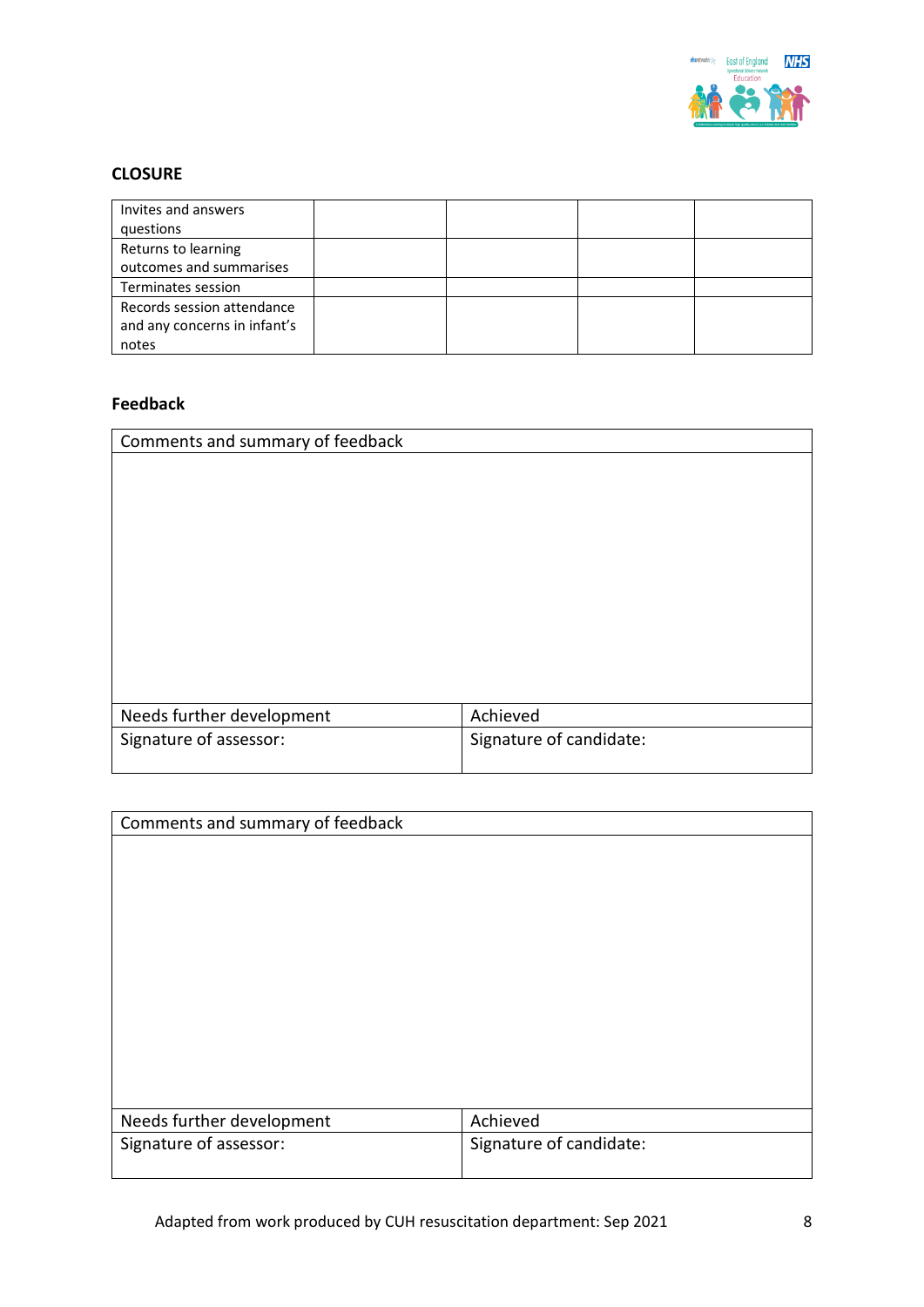

# **Reflective log**

Please complete a minimum of 3 per year to be discussed during your annual appraisal

| Date                                                             |  |
|------------------------------------------------------------------|--|
| Location                                                         |  |
| Description of session                                           |  |
| What went well?                                                  |  |
| Were there any<br>difficulties? If so how<br>did you handle them |  |
| What (if anything)<br>would you change?                          |  |
| Action plan                                                      |  |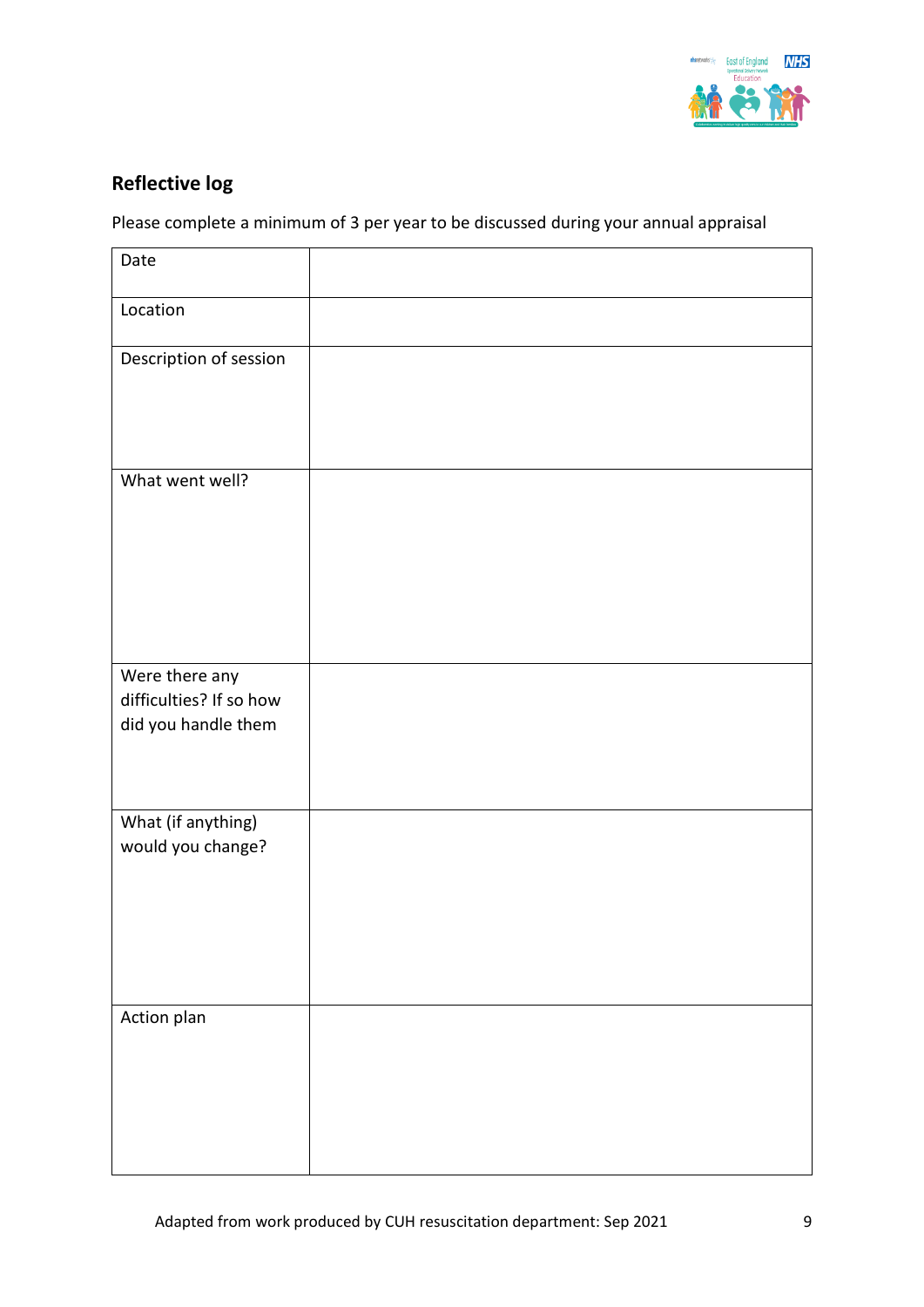

# **Reflective log**

Please complete a minimum of 3 per year to be discussed during your annual appraisal

| Date                    |  |
|-------------------------|--|
| Location                |  |
| Description of session  |  |
|                         |  |
| What went well?         |  |
|                         |  |
|                         |  |
|                         |  |
| Were there any          |  |
| difficulties? If so how |  |
| did you handle them     |  |
|                         |  |
| What (if anything)      |  |
| would you change?       |  |
|                         |  |
|                         |  |
| Action plan             |  |
|                         |  |
|                         |  |
|                         |  |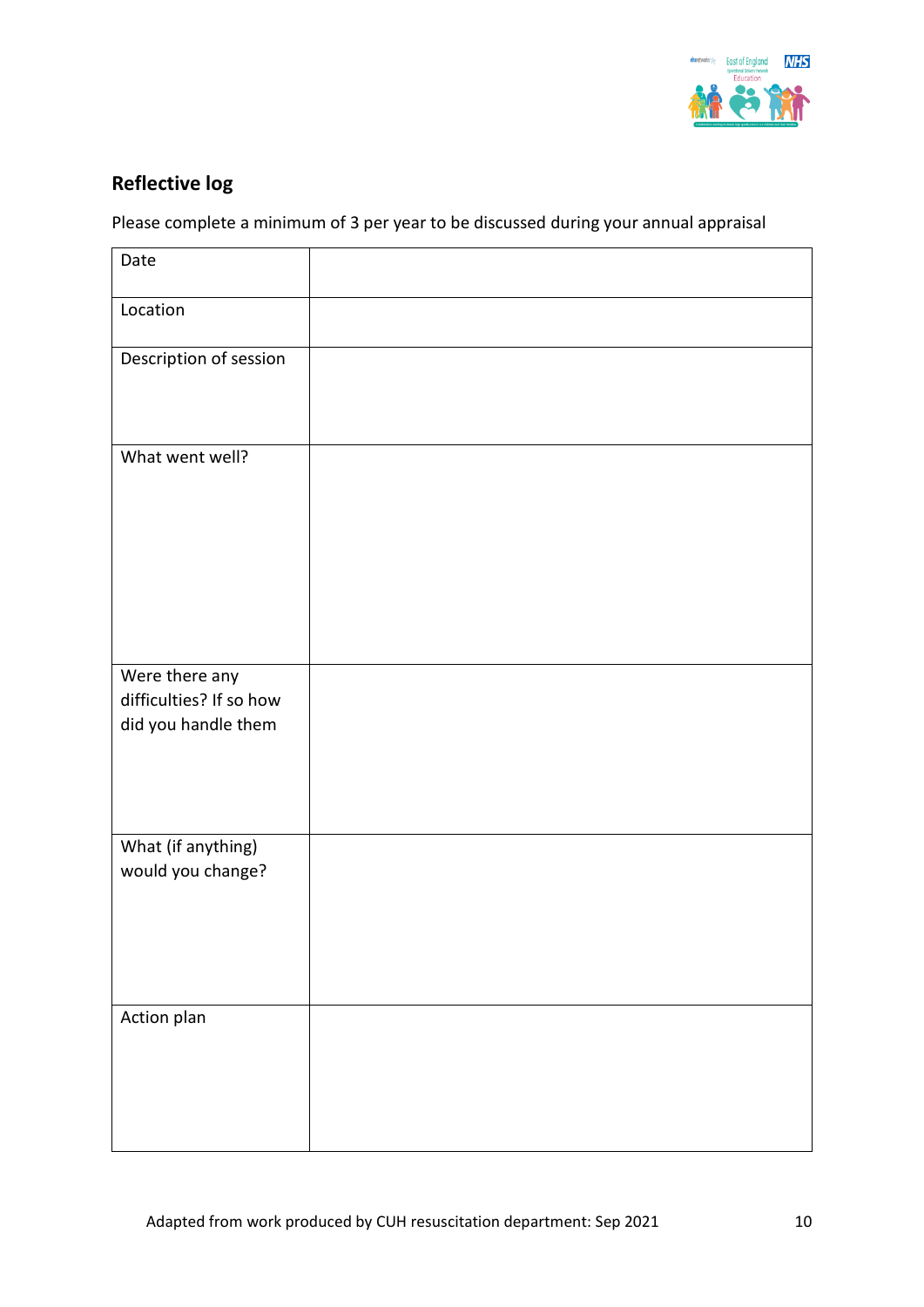

# **Reflective log**

Please complete a minimum of 3 per year to be discussed during your annual appraisal

| Date                                                             |  |
|------------------------------------------------------------------|--|
| Location                                                         |  |
| Description of session                                           |  |
| What went well?                                                  |  |
| Were there any<br>difficulties? If so how<br>did you handle them |  |
| What (if anything)<br>would you change?                          |  |
| Action plan                                                      |  |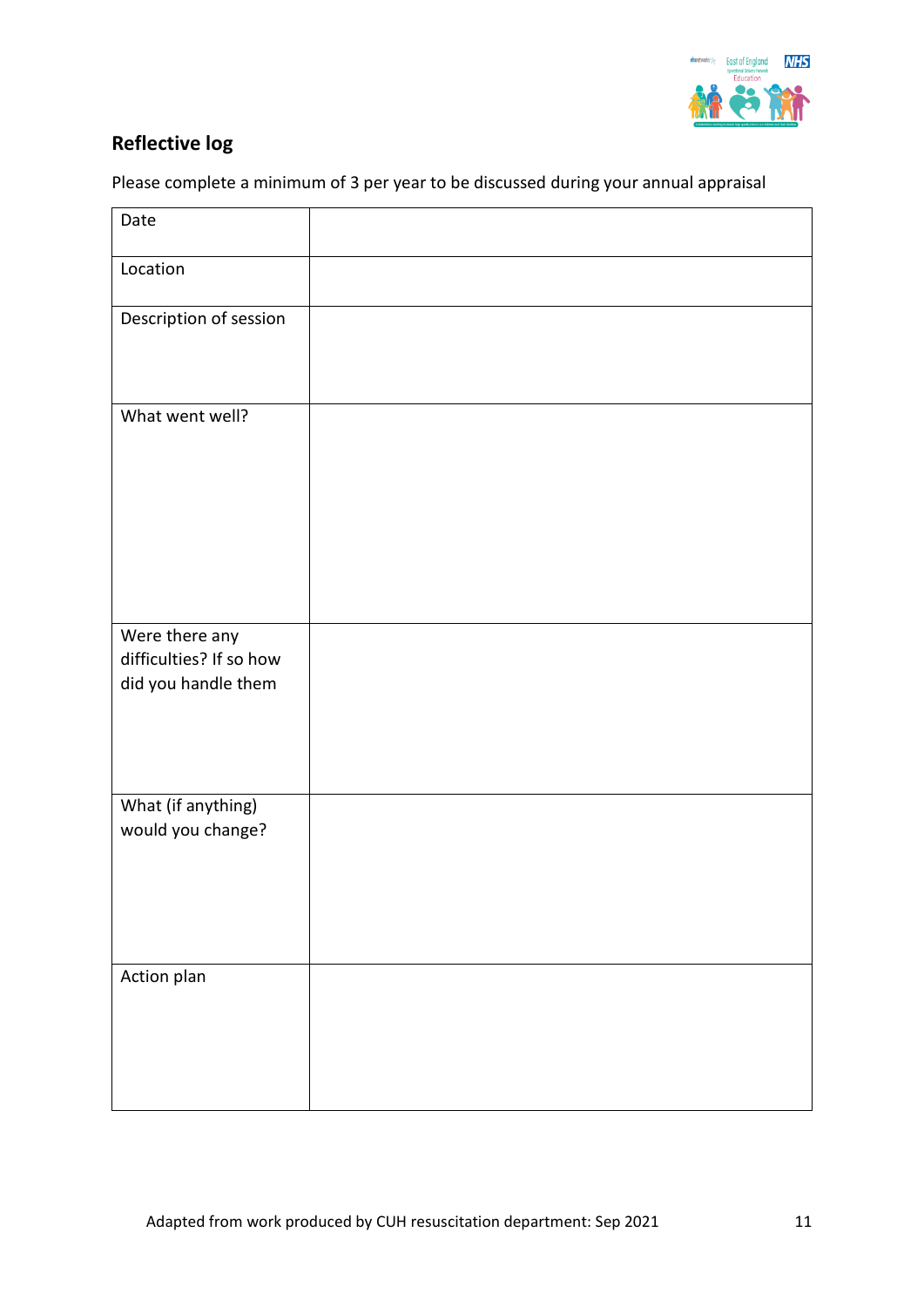

# **Observation record**

Please observe delivery of a session once per year

| Date                                                                                        |  |
|---------------------------------------------------------------------------------------------|--|
| Location                                                                                    |  |
| Session lead                                                                                |  |
| Description of session                                                                      |  |
| Main observations of session<br>What did you observe that is<br>different to your delivery? |  |
| How might you use the<br>observation of this session to<br>enhance your delivery            |  |